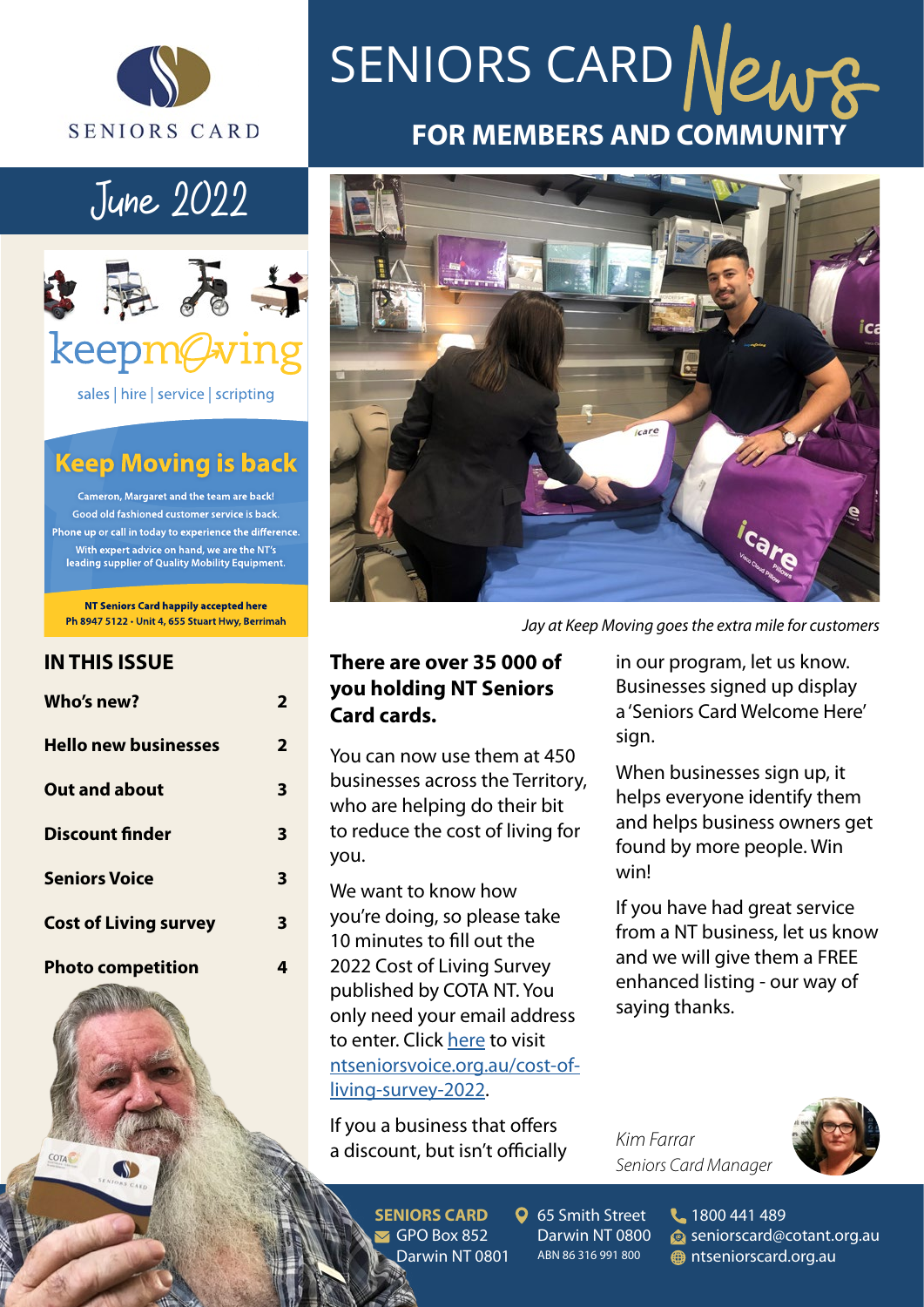**FOR MEMBERS AND COMMUNITY**





### **Keep Moving**

### **Keep Moving are more than just mobility equipment. They offer sales, hire, service and scripting.**

Well-established locally-owned and operated, in Darwin and Alice Springs.

The Keep Moving team know clients have different requirements and provide the right advice and best equipment to suit needs.

They do aged care, clinic, home modifications, rehab, home and hospital, and vehicle modifications.

Call Darwin 8947 5122 or Alice Springs 8952 3955

Find out more on the **Discount Finder** on the NT Seniors Card website: [ntseniorscard.org.au/discount/keep-moving-the-nts-leading-mobility-equipment](https://ntseniorscard.org.au/discount/keep-moving-the-nts-leading-mobility-equipment-supplier/)[supplier](https://ntseniorscard.org.au/discount/keep-moving-the-nts-leading-mobility-equipment-supplier/)

# **Hello to new businesses**

### **Darwin**

- **• [Friendly Pool & Spa Care](https://ntseniorscard.org.au/discount/friendly-pool-and-spa-care/)** Servicing all of Darwin.
- **• [Keep Moving](https://ntseniorscard.org.au/discount/keep-moving-the-nts-leading-mobility-equipment-supplier/)** The NT leading supplier of Mobility Equipment premises in Darwin & Alice Springs.
- **• [All Pets Veterinary Hospital](https://ntseniorscard.org.au/discount/all-pets-veterinary-hospital/)**

### **Katherine**

- **• [The Coffee Club](https://ntseniorscard.org.au/discount/coffee-club-katherine/)** offering seniors a relaxed place to meet.
- **• [Rod & Rifle Tackle World](https://ntseniorscard.org.au/discount/rod-and-rifle-tackle-world-katherine/)** Your one stop shop for fishing, camping and hunting.
- **• [WillowBlu Boutique](https://ntseniorscard.org.au/discount/willowblu-boutique/)** Stocking the latest lingerie and fashion.
- **• [Sweet Things Florist](https://ntseniorscard.org.au/discount/the-sweetest-things-florist/)** Looking for that special gift or bouquet of flowers? They got you.

### **Alice Springs**

- **• [WB Mobile Windscreen & Tinting](https://ntseniorscard.org.au/discount/wb-mobile-windscreens-and-tinting/)** Need a repair fast? Call these guys.
- **• [Clear AZ Windows Window Cleaning](https://ntseniorscard.org.au/discount/clear-as-windows-window-cleaning/)** Will have your windows sparkling when they're finished. They do houses, units, shop fronts and solar panels.



sales | hire | service | scripting



Seniors Card Members receive 5% discount on all products.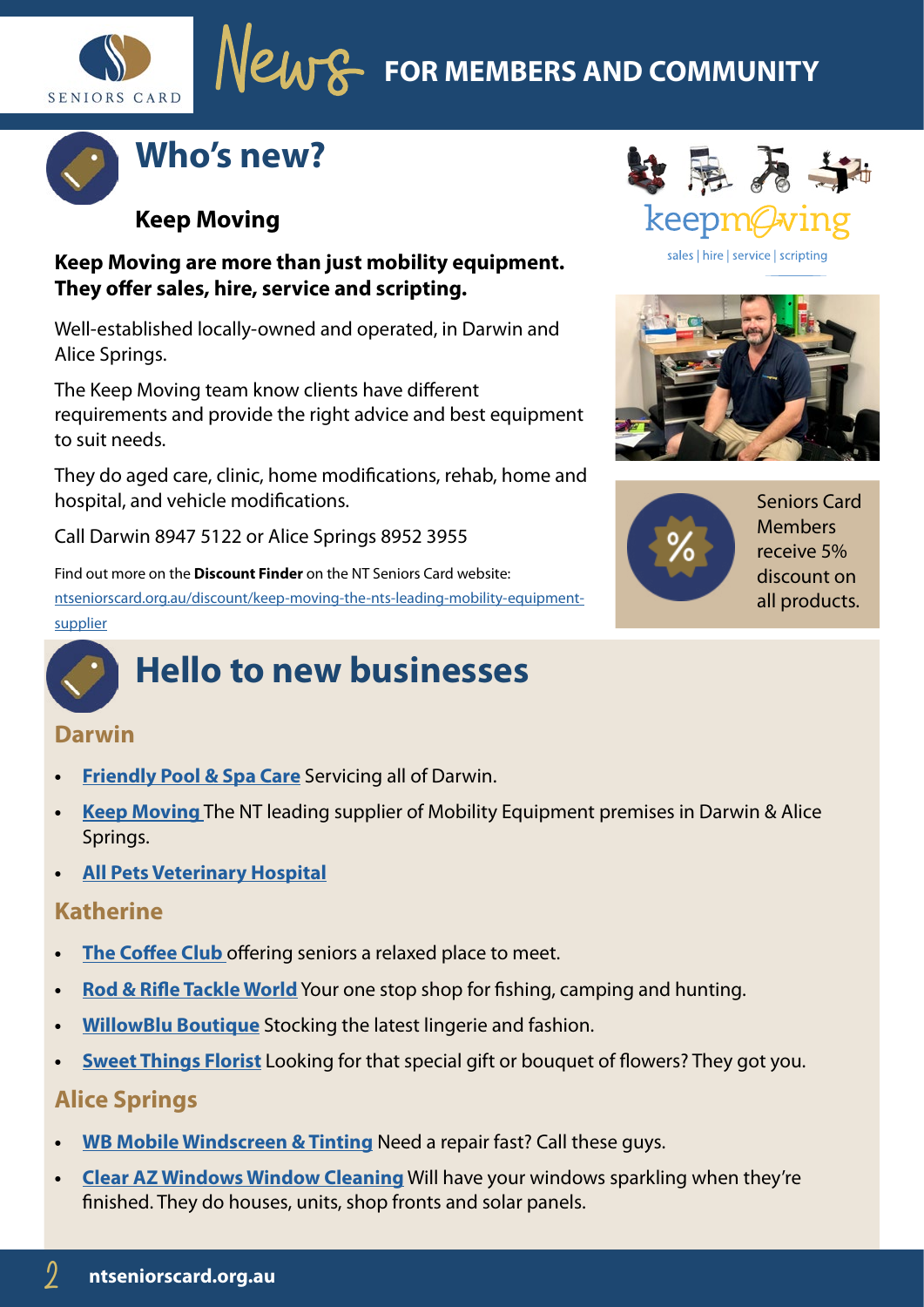# **News** FOR MEMBERS AND COMMUNITY THE June 2022

# **Seniors Card out and about**

**Tuesday 14 June** - COTA and NT Seniors Card will be at Casuarina Square Shopping Centre. Drop in, say hello and find out the latest news and what's on. We are there from 9.30am to 1.30pm. Just ask security and they will point you the right direction.

**Wednesday 15 June** 10am to 2pm, World Elder Abuse Awareness Morning Tea and Campaign Launch. Botanic Gardens Visitor Centre, Botanic Gardens, Darwin. Click [here](https://www.cotant.org.au/event/world-elder-abuse-awareness-day-morning-tea-campaign-launch/) for more details.

**If you feel someone is taking advantage of you call ELDERHelp on 1800 353 374** 

**21, 22 and 23 July** Royal Darwin Show

**Saturday 30 July** 10am to 2pm, COTA NT's Seniors Expo (Darwin), CDU Stadium, Marrara. Click [here](https://www.cotant.org.au/event/seniors-expo-2022/) for more details.

**Tuesday 30 August** 10am to 2pm, COTA NT's Seniors Expo (Alice Springs),Alice Springs Convention Centre, 93 Barrett Drive, Alice Springs. Click [here](https://www.cotant.org.au/event/alice-springs-expo-2022/) for more details.



# **Check out the Discount Finder**



It's the 24/7 way to check which businesses offer discounts to Seniors Card

Members and holders of concession cards. It's online at this address, [ntseniorscard.org.au/](https://ntseniorscard.org.au/discounts-directory/) [discounts-directory](https://ntseniorscard.org.au/discounts-directory/).

# **Seniors Voice**

Have you read the latest edition of Seniors Voice?

Click [here](https://www.cotant.org.au/seniors-voice-2022/ ) to read in flipbook or PDF formats.

# **HOUSING FEARS**

seniorsvo

# **Cost of living survey**

We revisit our Cost of Living Survey, first completed in 2020 in order to compare the

situation two years on. Topics in this survey include residency in the Northern Territory, demographics, financial security, employment status, employment sector, annual income and highest expense impacting cost of living.

View and download survey [here](http://www.cotant.org.au/wp-content/uploads/2022/05/COTA-NT-2022-Survey_Cost-of-Living.pdf ) (you will need to post or email its return) or complete online [here](https://ntseniorsvoice.org.au/cost-of-living-survey-2022).